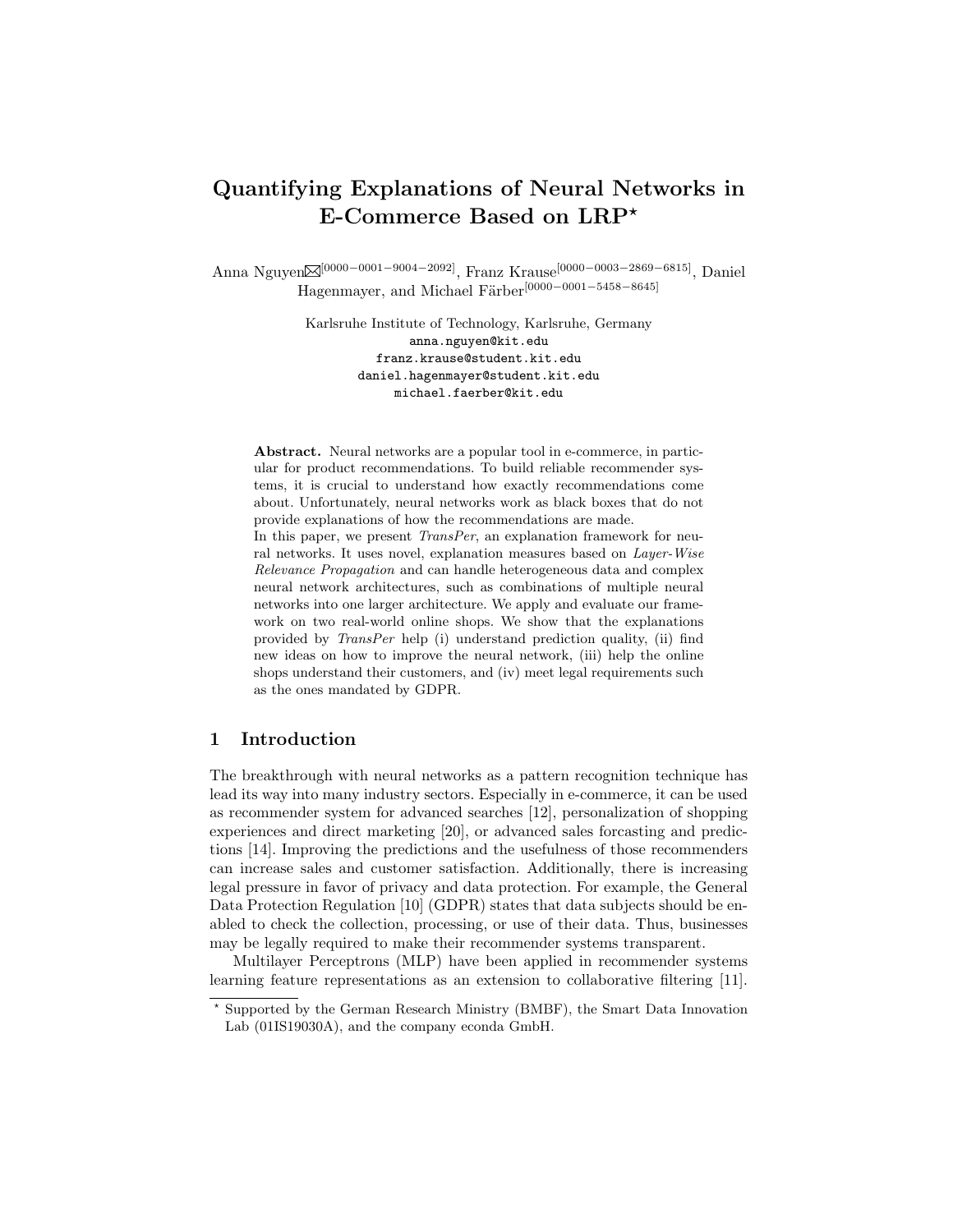2 A. Nguyen et al.



Fig. 1: Model of a neural network with different input data types

In combination with convolutional layers, they are applied to generate fashion outfits for e-commerce or to personalize outfit recommendations based on learned embeddings in Convolutional Neural Networks (CNN) [3, 7]. Recurrent Neural Networks (RNN) have shown success in modelling sequential data and have been used for personalized product recommendations based on the purchase patterns of customers [17], learning embeddings of fashion items [13] and modelling user behaviour to predict clicks [5].

However, neural networks are black box models, i.e., the predictions can not be explained. In order to tackle this, it is beneficial to make them more transparent and therefore, more human-understandable. Typically, the Gradient-based Sensitivity Analysis [21] is used to explain the predictions of neural networks. By optimizing the gradient ascent in the input space, it is possible to determine which inputs lead to an increase or decrease of the prediction score when changed [23, 25]. Although applications based on this method enable a statement regarding positive or negative influence of an input on a prediction, they do not reveal a quantitative decision-relevant input score such as Guided Backpropagation [24], DeconvNet [19], or DeepLIFT [22]. These algorithms use the trained weights and activations within the forward pass to propagate the output back to the input. This way, it is possible to determine which features in an input vector contribute to the classification and to what extent. Exploiting this, ObAlEx [18] is an explanation quality metric which measures to what extent the classified object is aligned to the mentioned explanations. Nonetheless, all these methods are solely applied to CNNs with image data where single pixels are then highlighted. Another back-propagating algorithm is the Layer-Wise Relevance Propagation (LRP) that has already been successfully used in interaction with MLPs and CNNs [1, 2, 15]. LRP computes the relevance of each input neuron to an output by performing a value-preserving backpropagation of the output. Furthermore, this method is even applicable on RNNs with sequential data [4, 16] which often occurs in processing customer profiles in e-commerce.

Contribution. Our contribution is threefold. First, we provide an explanation framework called TRANSPER<sup>1</sup> for e-commerce businesses in online shopping

<sup>&</sup>lt;sup>1</sup> We provide the source code online at https://github.com/Krusinaldo9/TransPer.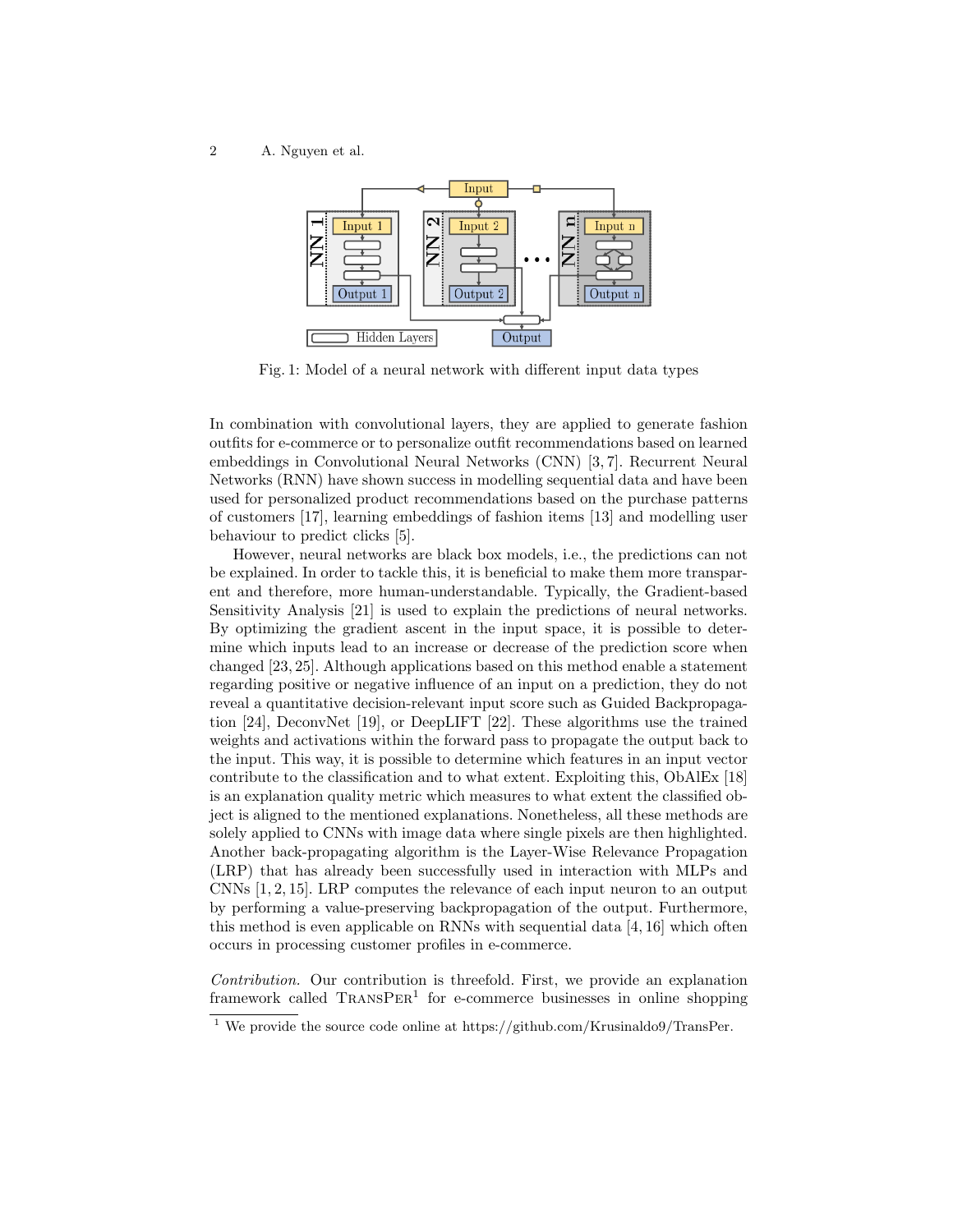(e.g., for product recommendation) to provide transparency to the neural networks used. Based on a custom implementation of *Layer-Wise Relevance Propa*gation, our approach can not only handle individual neural networks types, but also more complex architectures that contain multiple neural subnetworks, such as shown in Fig. 1. This is required in the presence of highly heterogeneous input data (e.g., product images, chronological shopping interactions, personal information) where different neural network types are necessary (e.g., CNN, RNN, MLP). We not only take into account the relevance of the activations of the neurons, but also the bias. This has not been considered in depth in the literature. Second, we define quantity measures to evaluate the helpfulness of these explanations. The individuality measure can be used to determine those parts of the input that are particularly relevant for the decision. The certainty measure quantifies how certain the system is about its prediction. The diversity measure states whether there are clear top predictions. Third, we evaluate our approach on real-world scenarios. To this end, we used data from two real-world online shops provided by our partner econda, an e-commerce solution provider. We show that TransPer helps in (i) understanding the prediction quality, (ii) finding ideas to improve the neural network, and (iii) understanding the customer base. Thus, TRANSPER brings *transparency* to *personally individualised auto*mated neural networks and provides new knowledge about customer behaviour. We believe that this helps to fulfill GDPR requirements.

The remainder of this paper is structured as follows. After introducing preliminary definitions and concepts in Section 2, we go on to describe the problem setting and formally define an online shop in Section 3, to introduce our quantity measures in Section 4. We evaluate our approach on the basis of a real-world scenario in Section 5 before ending with some concluding remarks.

## 2 Preliminaries

In this section, we present the fundamentals for the application of our approach. To begin with, we consider a trained neural network with  $K \in \mathbb{N}$  layers as shown on the left-hand side of Fig. 2. We refer to  $\Pi_k$  as the set of all neurons in the k-th layer,  $\sigma$  as a nonlinear monotonously increasing activation function,  $z_i^k$  as the activation of the *i*-th neuron in the *k*-th layer,  $w_{ij}^{k,k+1}$  as the weight between the neurons  $z_i^k$  and  $z_j^{k+1}$ , and  $b_j^k$  as the bias term w.r.t.  $z_j^{k+1}$ . Assuming that we know the activations in  $\Pi_k$ , the activations in  $\Pi_{k+1}$  can be determined via forward pass as follows:

$$
z_j^{k+1} = \sigma\left(\left(\sum_{i \in \Pi_k} z_i^k w_{ij}^{k,k+1}\right) + b_j^k\right) \tag{1}
$$

For non-connected neurons  $z_i^k$  and  $z_j^{k+1}$  we assume  $w_{ij}^{k,k+1} = 0$ . If a network has no bias, then  $b_j^k = 0$ .

Layer-Wise Relevance Propagation is a method that represents a backward analysis method [2]. Knowing the activations  $z_j^{k+1}$  in layer  $k+1$ , we can determine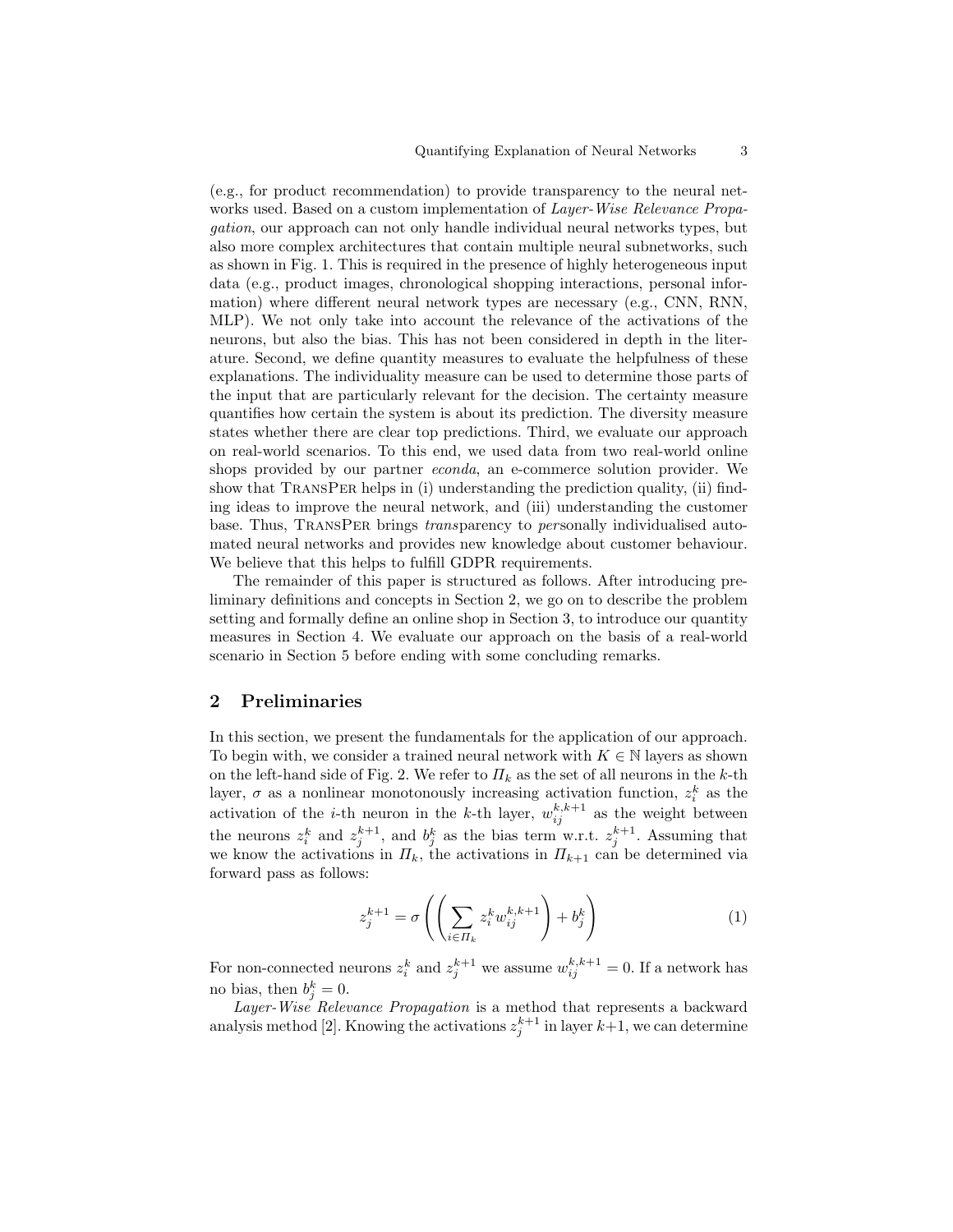4 A. Nguyen et al.



Fig. 2: Exemplary run of LRP. The left-hand side shows the calculation of neuron activations in the forward pass. These activations are then part of the calculation of its relevances in the backward analysis depicted on the right-hand side.

to what extent the neurons in  $\Pi_k$  and the biases  $b_j^k$  have contributed, or how relevant they were. The idea behind the standard implementation of the LRP algorithm can be found on the right-hand side of Fig. 2 and is defined as

$$
R_{(k,i)}^z = \sum_{j \in \Pi_{k+1}} \frac{z_i^k w_{ij}^{k,k+1}}{\left(\sum_{i \in \Pi_k} z_i^k w_{ij}^{k,k+1}\right) + b_j^k} R_{(k+1,j)}^z,
$$
\n<sup>(2)</sup>

$$
R_{(k,j)}^b = \frac{b_j^k}{\left(\sum_{i \in \Pi_k} z_i^k w_{ij}^{k,k+1}\right) + b_j^k} R_{(k+1,j)}^z.
$$
 (3)

For a layer  $k+1$ , we assume for each neuron j that a relevance can be assigned in the form of a real-valued number  $R^z_{(k+1,j)}$ . Using Equation 2, we obtain the relevance, i.e., quantitative contribution, of the *i*-th neuron in the *k*-th layer to the overall relevance of layer  $k + 1$ . Furthermore, Equation 3 provides the relevance of the bias  $b_j^k$  of the j-th neuron in layer  $k+1$ .

In certain applications, customized variations of the standard LRP algorithm presented above can be considered to increase the performance. In particular, with respect to the explainability of CNNs, it has been found that adapted LRP methods lead to better results than the standard LRP method  $[1, 2, 15]$ . These are characterized, e.g., by the use of tuning parameters or penalty terms for negative neuron activations. Regarding RNNs, however, hardly any results exist concerning the use of such variations. Therefore, in relation with the use cases in Section 5, we provide results of a test study comparing well-known customizations with the standard method.

## 3 Formal Model of an Online Shop

In this section, we define an online shop with regard to a suitable neural network which can handle specific characteristics. Especially, we include heterogeneous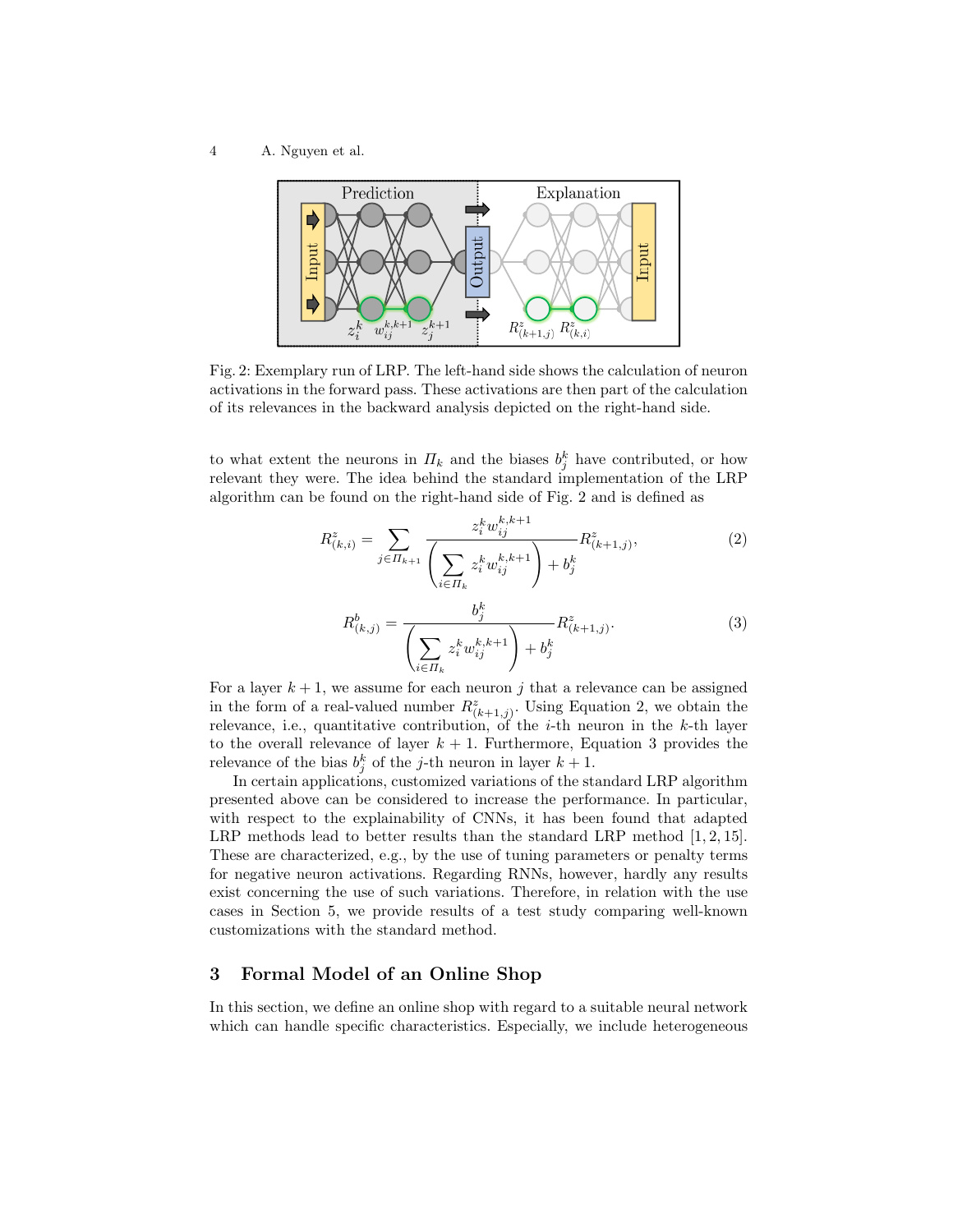input data such as interest in products or interactions with products which additionally can have different input lengths. In order to generalize our definition, we consider a neural network consisting of several neural subnetworks to cover different cases as can be seen in Fig. 1. Considering all this, we define our online shop as follows.

**Definition 1 (Online Shop Model).** We define an online shop  $T$  as a tuple

 $T = (C, P, (P^*, \Phi), \Lambda, \Lambda^*, S, (\Omega_c)_{c \in C}, (\omega_c)_{c \in C}, (f_c)_{c \in C})$ 

with the following entries:

- a) We denote C as the finite set of all customers of the shop.
- b) Let  $P$  be the finite set of all products that the shop offers.
- c) Then, let  $P^*$  be a subset of P or P itself, i.e.,  $P^* \subseteq P$ , and  $\Phi$  denotes the real-valued output space  $[0, 1]^{P^*}$ .
- d) We denote  $\Lambda$  as the set of information types that the shop  $T$  can have about one of its customers  $c \in C$  and assume that this amount is finite.
- e) We define  $\Lambda^*$  as a finite set of disjoint subsets  $\Lambda_1, ..., \Lambda_n$  of  $\Lambda$  which corresponds to neural networks  $S = \{s_1, \dots, s_n\}.$
- f) For a customer  $c \in C$  we define an associated real-valued input space

$$
\Omega_c = \mathbb{R}^{m_1(c)} \times \dots \times \mathbb{R}^{m_n(c)}
$$

with the mappings  $m_i : C \to \mathbb{N}$  for  $i \in \{1, ..., n\}$  with respect to  $s_i$ .

- g) Considering a particular customer  $c \in C$ , we define his input as  $\omega_c \in \Omega_c$ .
- h) For a customer  $c \in C$ , we also define the mapping  $f_c : \Omega_c \to \Phi$  where  $f_c(x)$ is the recommender's output vector for an input  $x \in \Omega_c$ .

Assume we have an online shop  $T$  with customers  $C$ . The online shop has a catalogue of offered products P. Though, not all products are predicted for example only seasonally available ones or most purchased ones in the last week denoted by  $P^*$ . These are used as output space  $\Phi$  in the neural network, i.e., if  $\Phi(p) > \Phi(p')$  then product p is recommended. Now, consider the types of information  $\Lambda$  the online shop can have about their customers such as already purchased products, interactions, or ratings. As mentioned in Section 1, certain network types are more suitable for specific data types. Therefore, this information is then classified into disjoint information types, such as sequential data  $\Lambda_1$ , graphical data  $\Lambda_2$ , etc., and summarized in  $\Lambda^*$ . So, if an online shop T has heterogeneous user data, Fig. 1 would consist of neural subnetworks  $s_1, \dots, s_n$ . With homogeneous data, we would have a special case of the previous one. Hence, we have:

1.  $\Lambda = \Lambda'$  and  $\Lambda^* = {\Lambda'_1, ..., \Lambda'_n}$ (heterogeneous data) (4)

2. 
$$
\Lambda = \Lambda'_i
$$
 for some *i* and  $\Lambda^* = {\Lambda'_i}$ . (homogeneous data) (5)

The different  $\Lambda'_i$  can have different input lengths depending on the sequence length of the interactions or the size of the images. So, we use the mappings  $m_i$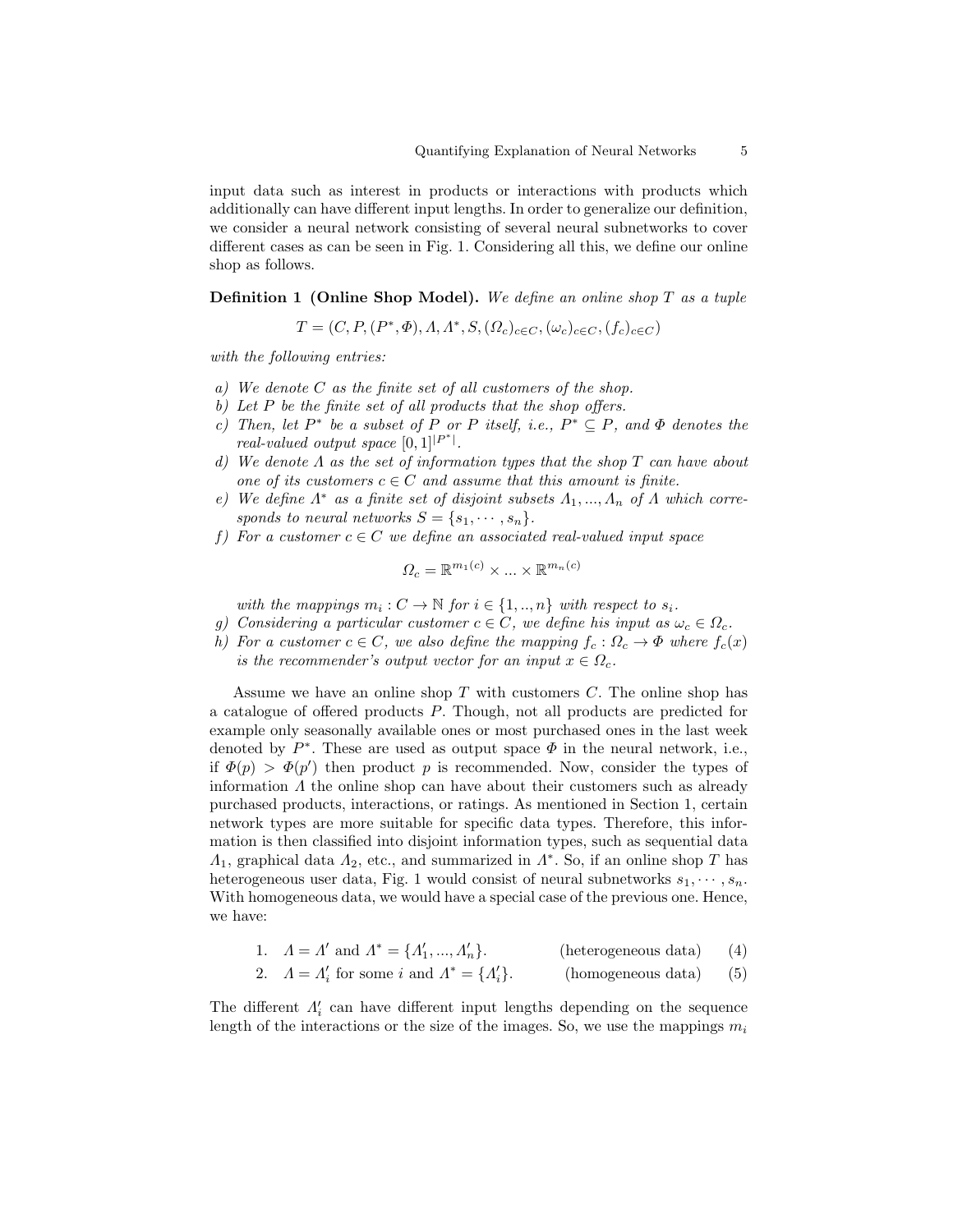6 A. Nguyen et al.



Fig. 3: TransPer Overview.

to deal with it and summarize them in  $\Omega$ . Thus, for a customer  $c \in C$ , we obtain the neural network's output vector  $y = f_c(\omega_c)$ .

Considering the different data types, the online shop has three possibilities to define a suitable neural network: (i) The online shop uses n different data types. i.e., heterogeneous data, and needs n different neural subnetworks. An overall decision is obtained by concatenating the hidden layers at a suitable positions, see Fig. 1. (ii) Second, the online shop decides to just use one data class, i.e., homogeneous data, and therefore has just one neural subnetwork in Fig. 1. However, important information can be lost from the other data classes. (iii) Third, it is possible to define suitable neural subnetworks for  $n > 1$  data classes, train them separately and then save their weights. These  $n$  trained neural subnetworks can be concatenated and trained again with the entire data, using the already trained weights and biases as initial values. This approach is therefore a combination of the two mentioned possibilities above. Thus,  $n+1$  neural subnetworks are obtained in total, with one resulting from the concatenation of the  $n$ individual neural subnetworks. The output vector then depends on whether one uses the concatenated network  $s_{n+1}$  or one of the neural subnetworks  $s_1, ..., s_n$ . This third possibility will be relevant for our use case.

## 4 Explanation Approach

The goal of our approach is to evaluate the explanation of product recommendations of a shop-adapted neural network in order to better understand the decision. Given an input from a user of an online shop and a trained neural network as recommender, TransPer performs a backward analysis based on an individual prediction. In this way, it can be explained to what extent components of the trained network or certain inputs were relevant. This process can be seen in Fig. 3. In the following, we will (i) describe how these explanations can be gained with LRP, (ii) specify how to analyze the input with Leave-One-Out method and (iii) define quantity measures to evaluate the explanations.

#### 4.1 Explanation via Layer-Wise Relevance Propagation

Following the notation of Section 2 and Definition 1, we assume that  $K \in \mathbb{N}$ denotes the number of layers in the neural network, i.e., the first layer is the in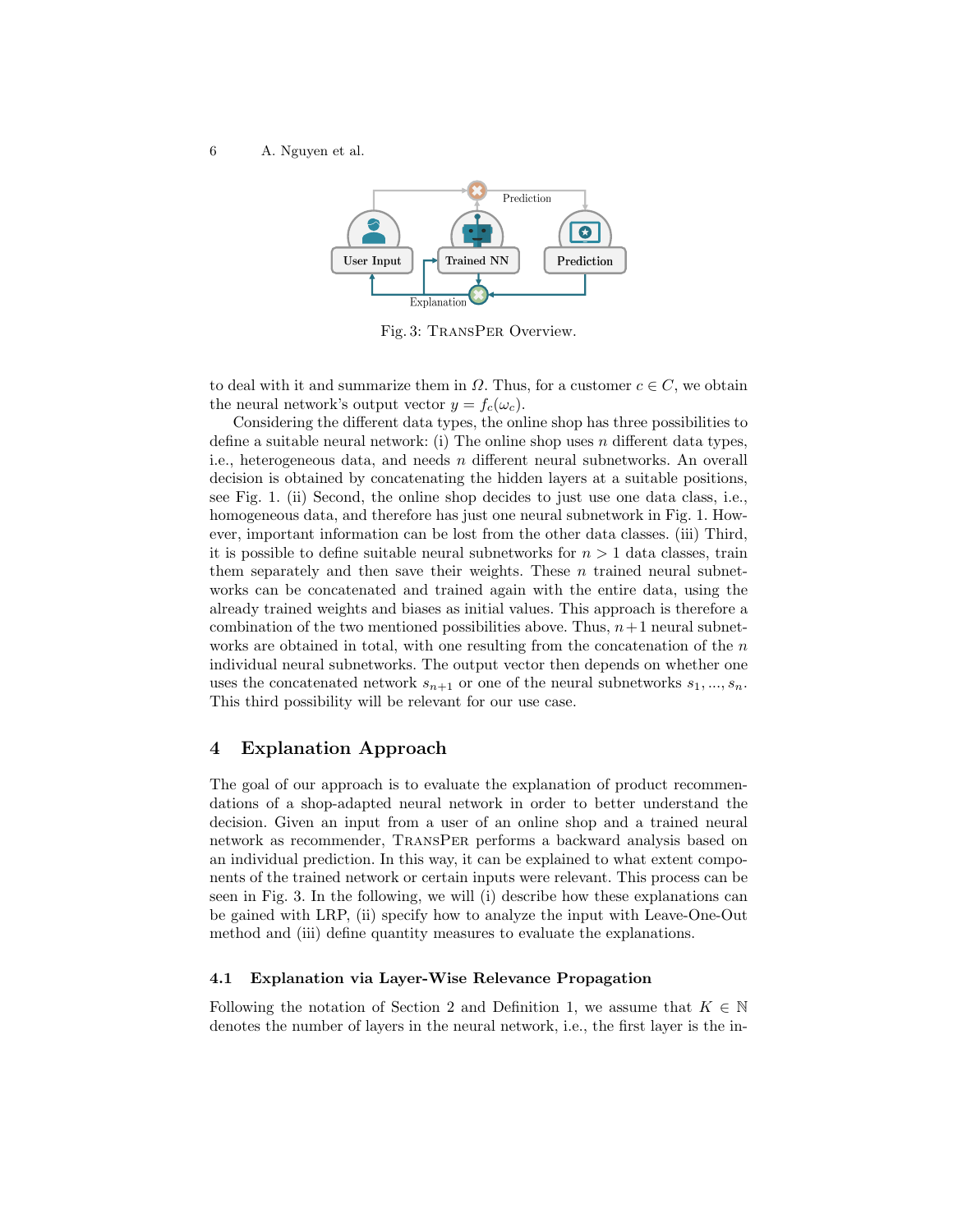put layer and the K-th layer is the output layer. Furthermore, for  $k \in \{1, ..., K\}$ let  $|H_k| = I_k \in \mathbb{N}$  be the number of neurons in the k-th layer, i.e.,  $I_1$  describes the number of input neurons and  $I_K$  the number of output neurons. Indeed, in the context of classifiers, each neuron of the output layer represents one element of the target set. For example, for an input x, the neuron  $(K, i^*)$  with the highest prediction score  $f(x)_{i^*}$  as output is the actual recommendation. In this context, it is then of interest to find out to what extent the neurons of the lower layers contributed to the decision  $f(x)_{i^*}$ . For our approach, we define the initial relevance vector  $R^z_{(K,:)} := (R^z_{(K,i)})_{i \in \{1,\dots,I_K\}}$  with

$$
R_{(K,i)}^z = \begin{cases} f(x)_{i^*} & \text{if } i = i^* \\ 0 & \text{otherwise} \end{cases}
$$

which can be used to iteratively compute the relevance for layers  $K - 1, ..., 1$ using Equation 2 and Equation 3. Finally, we obtain  $R^z_{(1, \cdot)}$  as the input layer's relevance vector and can thus determine to what extent an input neuron is decision-relevant (see Fig. 2). Note that a negative relevance in an input neuron diminishes the prediction  $i^*$  whereas a positive relevance underpins it. In contrast to most LRP approaches, we also consider the relevance of the bias  $R^b_{(k,j)}$  of the j-th neuron of the  $(k + 1)$ -th layer. Our LRP method is characterized as follows:

$$
\sum_{i \in \Pi_k} R^z_{(k,i)} + \sum_{j \in \Pi_{k+1}} R^b_{(k,j)} = \sum_{i \in \Pi_k} \sum_{j \in \Pi_{k+1}} \frac{z_i^k w_{ij}^{k,k+1}}{\left(\sum_{i \in \Pi_k} z_i^k w_{ij}^{k,k+1}\right) + b_j^k} R^z_{(k+1,j)}
$$
\n
$$
+ \sum_{j \in \Pi_{k+1}} \frac{b_j^k}{\left(\sum_{i \in \Pi_k} z_i^k w_{ij}^{k,k+1}\right) + b_j^k} R^z_{(k+1,j)}
$$
\n
$$
= \sum_{j \in \Pi_{k+1}} \frac{\sum_{i \in \Pi_k} z_i^k w_{ij}^{k,k+1}}{\left(\sum_{i \in \Pi_k} z_i^k w_{ij}^{k,k+1}\right) + b_j^k} R^z_{(k+1,j)}
$$
\n
$$
+ \sum_{j \in \Pi_{k+1}} \frac{b_j^k}{\left(\sum_{i \in \Pi_k} z_i^k w_{ij}^{k,k+1}\right) + b_j^k} R^z_{(k+1,j)}
$$
\n
$$
= \sum_{j \in \Pi_{k+1}} \frac{\left(\sum_{i \in \Pi_k} z_i^k w_{ij}^{k,k+1}\right) + b_j^k}{\left(\sum_{i \in \Pi_k} z_i^k w_{ij}^{k,k+1}\right) + b_j^k} R^z_{(k+1,j)}
$$
\n
$$
= \sum_{j \in \Pi_{k+1}} R^z_{(k+1,j)}.
$$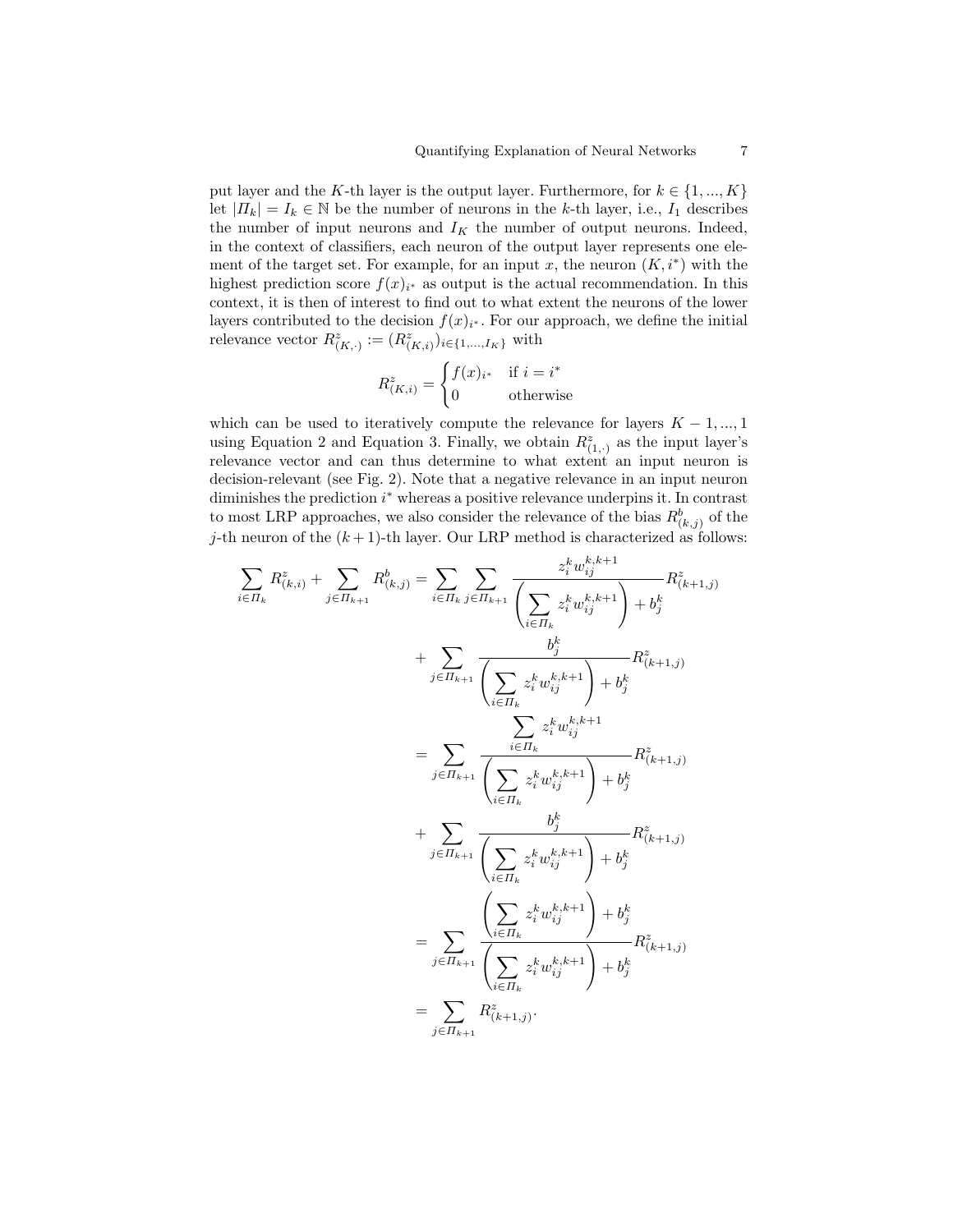8 A. Nguyen et al.

As 
$$
f(x)_{i^*} = \sum_{j \in \Pi_K} R^z_{(K,j)}
$$
 is satisfied by assumption, we obtain  
\n
$$
f(x)_{i^*} = \sum_{i \in \Pi_{K-1}} R^z_{(K-1,i)} + \sum_{j \in \Pi_K} R^b_{(K-1,j)}
$$
\n
$$
= \sum_{i \in \Pi_{K-2}} R^z_{(K-2,i)} + \sum_{j \in \Pi_{K-1}} R^b_{(K-2,j)} + \sum_{j \in \Pi_K} R^b_{(K-1,j)}
$$
\n
$$
= \cdots
$$
\n
$$
= \sum_{i \in \Pi_1} R^z_{(1,i)} + \sum_{k=1}^{K-1} \sum_{j \in \Pi_{k+1}} R^b_{(k,j)},
$$
\n(6)\n
$$
=: R^z
$$

i.e., the sum of the final relevancies  $R^z$  and  $R^b$  equals the original output score. By comparing the two summands in Equation 6, the LRP algorithm also provides a method to find out how much relevance  $R^z$ ,  $R^b$  can be assigned to the input neurons and the trained bias, respectively.

#### 4.2 Input Analysis with Leave-One-Out Method

In this section, we want to find out why well-functioning recommenders actually work and provide new insights into the customers' shopping behavior. Additionally, we want to know why an insufficiently functioning recommender delivers meaningless predictions. Therefore, we need to further analyze the explanations gained from LRP regarding their helpfulness, i.e., the impact of an input on the prediction. Using the Leave-One-Out method [26], we evaluate the input relating to the explanations. By consistently leaving one product out by setting its input value to zero, we can observe its effect on the predictions and explanations, see Fig. 4. Assuming a trained neural network, we perform the following steps:

- (i) We start with a particular customer and the associated input x which is mapped to an output vector  $y$  via the trained network.
- (ii) According to Equation 6, for a given output neuron  $y_{i^*}$  with  $i^* \in \{1, ..., I_K\}$ (e.g., the one with the highest prediction score), we compute the associated input relevancies  $(R^z_{(1,j)})_{j\in\{1,\ldots,I_1\}}$  and the overall relevance of the bias  $R^b$ . Thus, we consider the set of relevancies  $R := \{R^b\} \cup \{R^z_{(1,j)} : 1 \leq j \leq I_1\}.$
- (iii) For a salient subset of the relevancies  $R^* \subset R$  (e.g., the inputs with the highest/lowest relevancies), we set the associated input neurons (marked red in Fig. 4) in  $x$  to 0 and obtain the adapted input vector  $x^*$ .
- (iv) As in Step (i), we map the input  $x^*$  to the corresponding output  $y^*$  via the same trained network and obtain the test output  $y^*$ .

Thus, with steps (i)-(iv), we obtain the input vectors x and  $x^*$ , the output vectors  $y$  and  $y^*$ , and the set of relevancies  $R$ . They are used in Section 4.3 to enable the explainability of neural network predictions according to the online shop in Definition 1.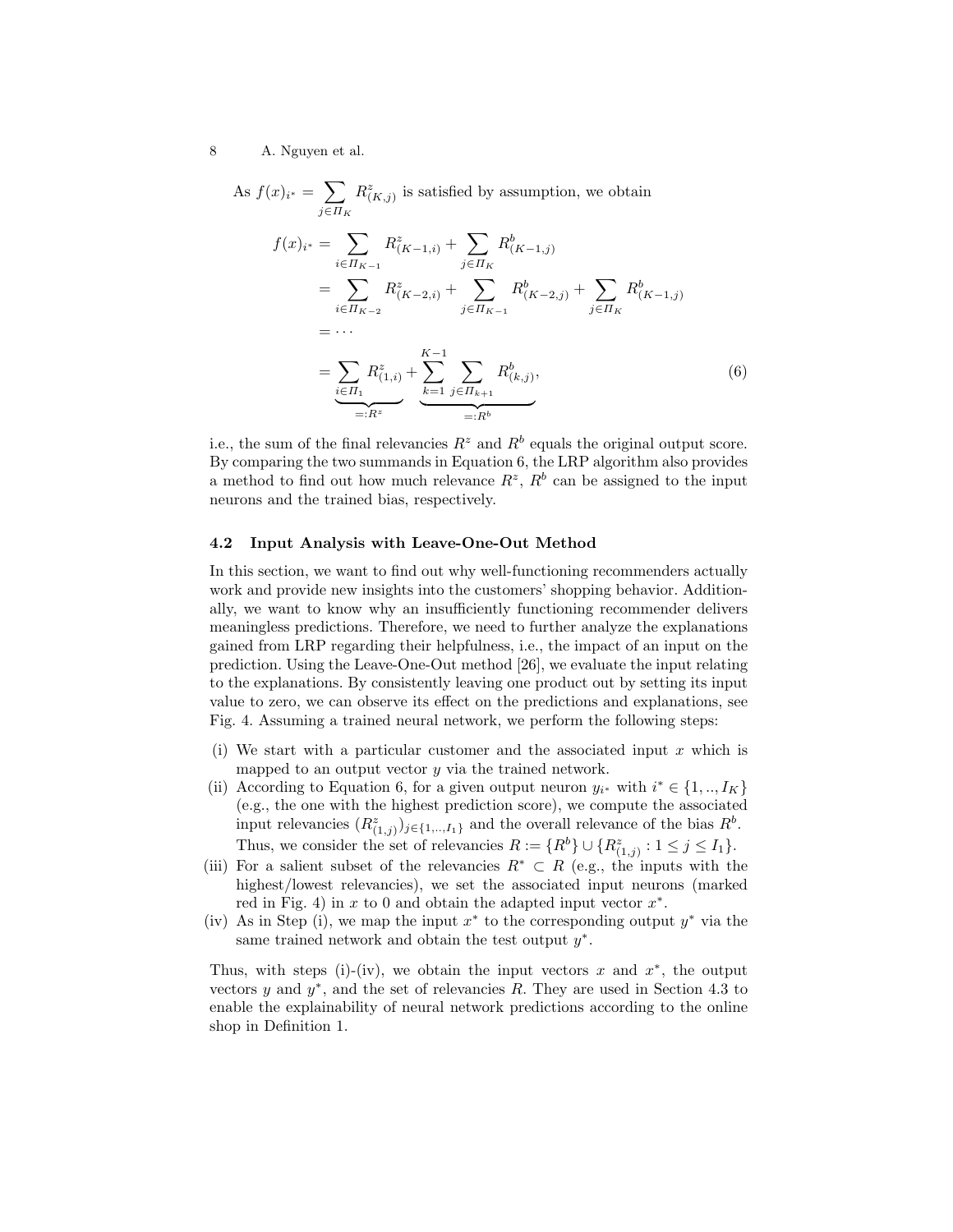

Fig. 4: Selection and analysis of the most relevant inputs via LRP

#### 4.3 Explanation Quantity Measures

Methods such as  $A/B$  testing exist to test the performance of a recommender system [9, 6]. They aim at evaluating the predictions trained on a fixed group of customers with new test customers. Ideally, positive feedback on the training process is obtained. However, the results can be unsatisfactory as well. In both cases, it is of interest to know how the predictions come about and how certain inputs influence them specifically. Using Equation 6 and the definitions

$$
R_+^z:=\sum_{i\in \varPi_1}\max\{0,R_{(1,i)}^z\},\quad R_-^z:=\sum_{i\in \varPi_1}\min\{0,R_{(1,i)}^z\},
$$

we obtain the network's top prediction within the setting of Definition 1

$$
y_{i^*} := f_c(\pi_c)_{i^*} = R^z + R^b = R^z_+ + R^z_- + R^b. \tag{7}
$$

In the following we consider two disjoint subsets  $C_1, C_2 \subset C$ .  $C_1$  represents a set of customers where the inconsistencies to be analysed occur. In contrast, this is not the case for customers from  $C_2$ . With Equation 7, it is then possible to define measures that can be used to analyse such irregularities in specific test cases. W.l.o.g we always assume for the output value  $y_{i^*} > 0$ . Based on these considerations, we define three measures to quantify the relevance of the input.

#### (i) Definition 2 (Individuality Measure).  $\sigma_T : C \to \mathbb{R}$  with

$$
\sigma_T(c) := \frac{R^z}{R^z + R^b} = \frac{R^z}{y_{i^*}}.
$$

The individuality measure can be used to determine to what extent the input was relevant for the decision. Via Equation 7, we obtain  $1 = R^z/y_{i^*} + R^b/y_{i^*}$ and define that a prediction  $y_{i^*}$  is maximally individual, if  $\sigma_T(c) = 1$  holds. In contrast,  $y_{i^*}$  is considered to be *minimally individual*, if  $\sigma_T(c) = 0$  holds. In this case only the bias was relevant. For  $\sigma_T(c) \in (0,1)$  we generally have  $R^z, R^b > 0$ , so both of these components contribute positively to  $y_{i^*}$ . If  $R^z$  or  $R_b$  are negative, this component argues against prediction  $y_{i^*}$  and we either have  $\sigma_T(c) \in (-\infty, 0)$  or  $\sigma_T(c) \in (1, \infty)$ . Note that due to  $y_{i^*} > 0$ it can not occur that  $R^z$  and  $R_b$  are negative.

With  $\sigma_T$  it is for example possible to attribute inconsistencies to overly homogeneous training data. Consider a shop offering men's and women's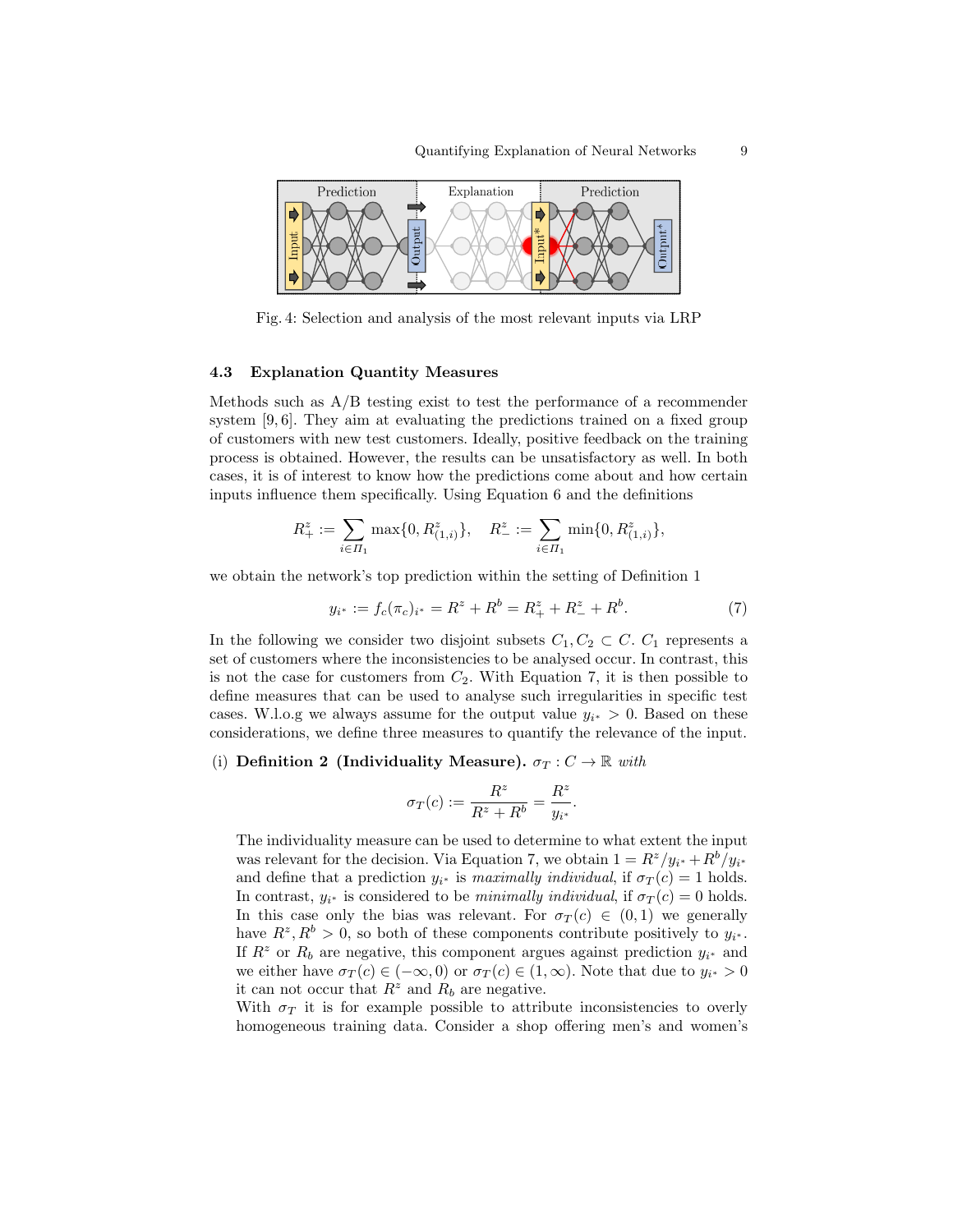10 A. Nguyen et al.

products. Let men be  $C_1$  and women be  $C_2$ . If the training data is largely assigned to men, women could often get men's products suggested because the recommender's bias was trained on men. Then, for  $c_1 \in C_1$  and  $c_2 \in C_2$ , the following would apply:  $|1 - \sigma_T(c_1)| < |1 - \sigma_T(c_2)|$ .

(ii) Definition 3 (Certainty Measure).  $\nu_T : C \to (0,1]$  with

$$
\nu_T(c) := \begin{cases} R^z/R_+^z, & \text{if } R^z > 0\\ R^z/R_-^z, & \text{if } R^z < 0. \end{cases}
$$

The certainty measure can be used to make a quantitative statement about the deviation of the individual relevancies from the overall relevance. Considering definitions of  $R_+^z$ ,  $R_-^z$ , and Equation 7, we have  $R_+^z \in [R^z, \infty)$ and  $R^z$   $\in (-\infty, R^z]$ . Depending on the sign of  $R^z$ , one can determine whether the input neurons as a whole had a positive or negative relevance for the decision made. We restrict ourselves to the case of  $R^z > 0$ . However, the results apply to  $R^z < 0$ , respectively. Thus, we can deduce that a value of  $\nu_t(c) = 1$  means that no negative relevancies were assigned to the input neurons. A value close to zero, on the other hand, indicates a strong dispersion of the relevancies.

(iii) Definition 4 (Diversity Measure).  $\zeta_T, \zeta_T^+, \zeta_T^- : C \to [0, \infty)$  with

$$
\zeta_T(c) := \max_{r \in \mathcal{R}} \left| \frac{r - \mu_{\mathcal{R}}^r}{\mu_{\mathcal{R}}^r} \right| \quad and \quad \mu_{\mathcal{R}}^r := \frac{1}{|\mathcal{R}| - 1} \sum_{r' \in \mathcal{R} \setminus \{r\}} r',
$$
\n
$$
\zeta_T^+(c) := \max_{r \in \mathcal{R}_+} \left| \frac{r - \mu_{\mathcal{R}_+}^r}{\mu_{\mathcal{R}_+}^r} \right| \quad and \quad \mu_{\mathcal{R}_+}^r := \frac{1}{|\mathcal{R}_+| - 1} \sum_{r' \in \mathcal{R}_+ \setminus \{r\}} r',
$$
\n
$$
\zeta_T^-(c) := \max_{r \in \mathcal{R}_-} \left| \frac{r - \mu_{\mathcal{R}_-}^r}{\mu_{\mathcal{R}_-}^r} \right| \quad and \quad \mu_{\mathcal{R}_-}^r := \frac{1}{|\mathcal{R}_-| - 1} \sum_{r' \in \mathcal{R}_- \setminus \{r\}} r'
$$

for a customer  $c \in C$  and top prediction  $y_{i^*}$ . We additionally introduce the set of input relevancies  $\mathcal{R} := R^z_{(1,\cdot)}$ , which we divide as follows:

$$
\mathcal{R}_0 := \{r \in \mathcal{R} : r = 0\}, \ \mathcal{R}_+ := \{r \in \mathcal{R} : r > 0\}, \ \text{and } \mathcal{R}_- := \{r \in \mathcal{R} : r < 0\}.
$$

The diversity measure finds outliers within certain input relevancies. For example, considering  $r \in \mathcal{R}$ , then  $(r - \mu_{\mathcal{R}}^r)/\mu_{\mathcal{R}}^r$  is the proportional deviation between the values in R except for r. For  $r \in \mathcal{R}_+$  or  $r \in \mathcal{R}_-$  one proceeds analogously. Note that the calculation of diversity measures does not apply to empty sets  $\mathcal{R}, \mathcal{R}_+$ , and  $\mathcal{R}_-$ , respectively. Furthermore, the zero is always obtained for one-element sets. For two customers  $c_1, c_2$  with  $\zeta_T^+(c_1) \ll \zeta_T^+(c_2)$ , we can thus state that the prediction for  $c_2$  depends more on a single input neuron than the prediction for  $c_1$ .

## 5 Evaluation

In this section, we demonstrate the benefits and application of our approach in three use cases. First, our explanation approach can help in understanding fluc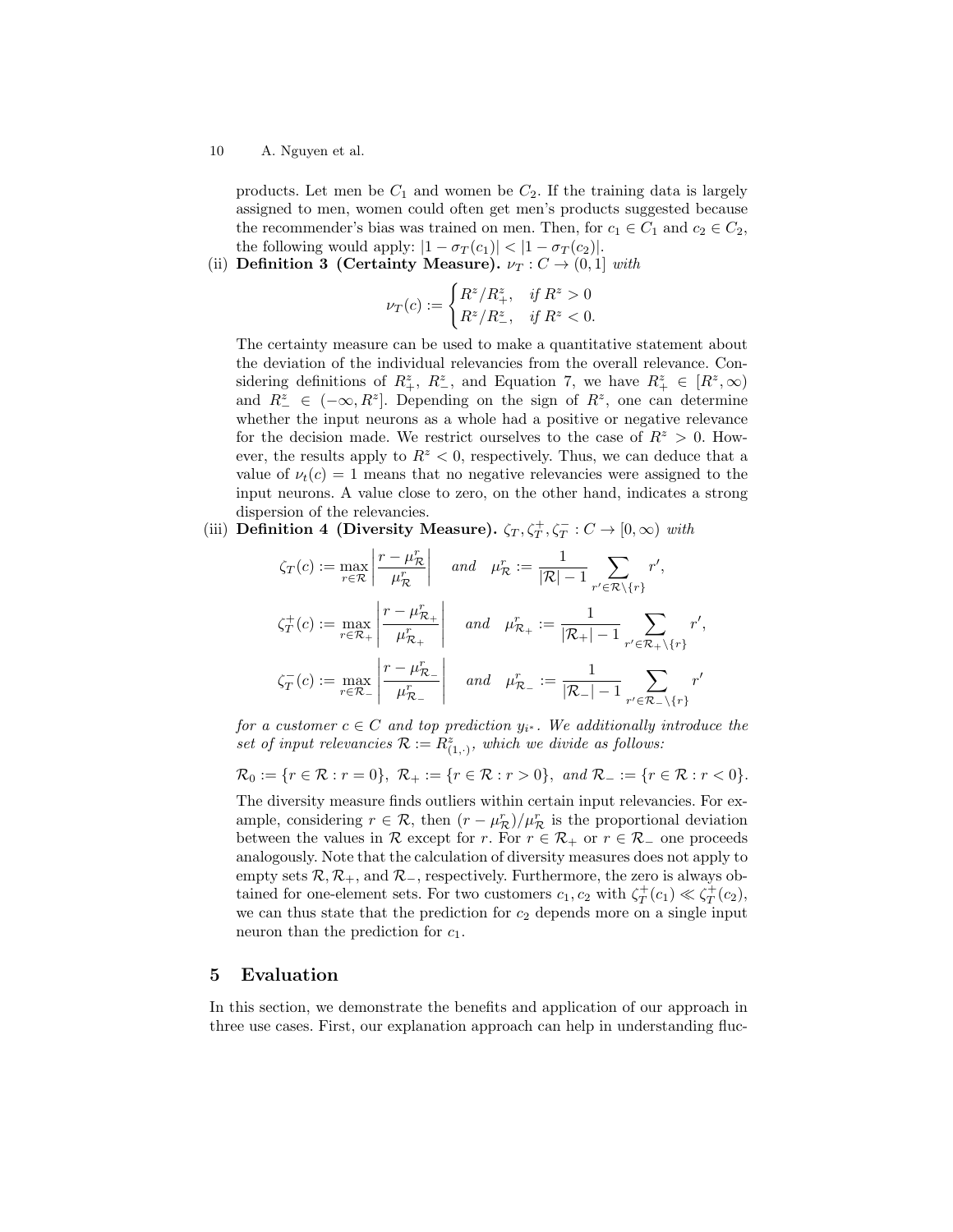tuations in the recommender's quality. Second, TransPer can help in finding ideas on how to improve the recommender. Third, our contribution can help to improve the understanding of the customer base. In the course of this research, we kindly received permission from the e-commerce service provider econda [8] and two of its partner companies to use their customer data. These partner companies are a jewellery shop and an interior design shop.

#### 5.1 Evaluation Setting

At this point, we show that both online shops fit the formal model from Definition 1 and are thus applicable to the TRANSPER framework. We assume that  $T^1$ is the jewellery shop and  $T^2$  the interior design shop. As shortly mentioned in Section 3, the neural network econda uses for  $T^1$  and  $T^2$  comply with the third neural network type with three neural subnetworks  $s_1, s_2, s_3$  in Fig. 1.

Online Shop Models. We now illustrate how the shops satisfy Definition 1:

- a) Both shops provide anonymized information about a variety of their customers  $\tilde{C}^1 \subseteq C^1$ ,  $\tilde{C}^2 \subseteq C^2$ , for example shopping history,
- b) and their offered products  $P^1$ ,  $P^2$ .
- c) The targets  $P^*$ , in our use case a subset of selected products of the offered products, define the real output space  $\Phi^1$  and  $\Phi^2$ , respectively.
- d) The available customer information types are based on the information sets  $\Lambda^1$  and  $\Lambda^2$ , respectively.
- e) The information from  $\Lambda^1$  ( $\Lambda^2$ ) is classified according to its characteristic properties. In our case, the disjoint subsets are the same for both shops, i.e.,  $\Lambda^* = \Lambda^{1*} = \Lambda^{2*}$ . Especially,  $T^1$  and  $T^2$  have three disjunctive information types, i.e.,  $|A^*| = 3$ , which result in three neural subnetworks  $s_1, s_2, s_3$ .
- f) According to  $\Lambda^*$ , any customer c has therefore the associated input space denoted by  $\Omega_c = \mathbb{R}^{m_1} \times \mathbb{R}^{m_2} \times \mathbb{R}^{m_3(c)}$ . The first two neural subnetworks  $s_1, s_2$ have a fixed number of input neurons independent of the customer, so in a slight abuse of notation we write  $m_1$  and  $m_2$  instead of  $m_1(c)$  and  $m_2(c)$ , respectively. The third subnetwork has a number of neurons dependent on the number of interactions of c.
- g) Via preprocessing, the information about a user  $c \in C$  is converted into an input  $\omega_c \in \Omega_c$ .
- h) The function  $f_c$  represents the recommender's implicit process of decision making. Given an input  $\omega_c$ , the vector  $f_c(\omega_c)$  contains an entry for each product in  $P^*$  and the product with the corresponding highest prediction score is recommended.

The neural networks are trained in two steps, respectively. First, the neural subnetworks  $s_1, s_2, s_3$  are trained independently. Based on the trained weights and biases, the subnetworks are concatenated according to Fig. 1 in their hidden layers and trained again to obtain the combined decision function  $f_c$ . This also means, each of the subnetworks  $s_1, s_2, s_3$  individually fits Definition 1 and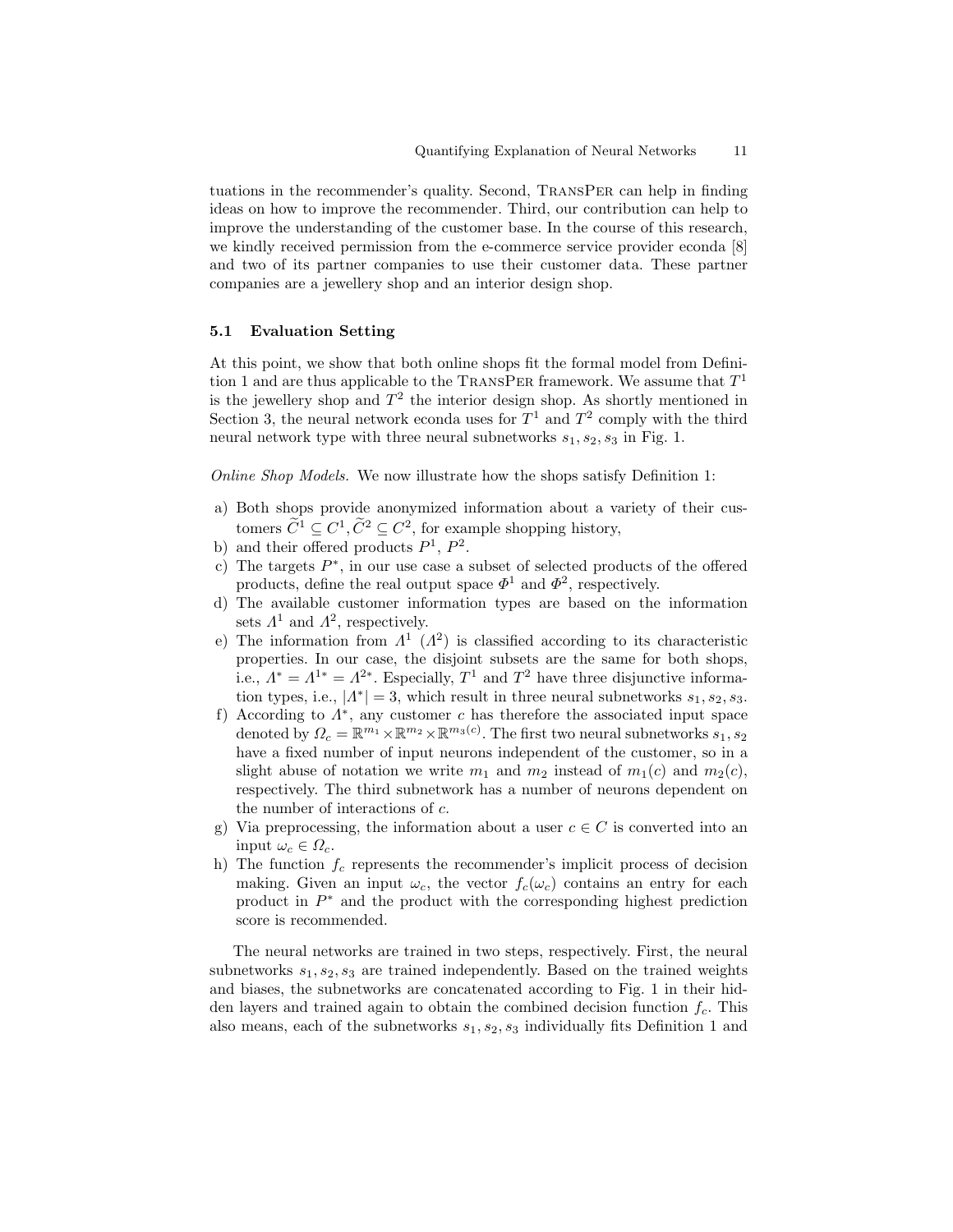12 A. Nguyen et al.

processes the following information types which we will further analyze in Section 5.3. (i)  $s_1$  processes information regarding general interactions, whereby the input vector is an embedding of a user profile. For example, an input neuron can represent the purchase of a certain product or interest in a product category. This neural subnetwork is designed as a multi-layer perceptron. (ii)  $s_2$  processes personal information not related to former product interactions. A multi-layer perceptron is used as well. (iii)  $s_3$  processes the most recent customer interactions as sequences, whose lengths may be different for each customer. An action performed by a user is embedded and considered as a part of the interaction sequence. An RNN approach with Gated Recurrent Unit layers is used here.

## 5.2 Evaluation Data Set

The data set used in this work consists of the online shops  $T^1$  and  $T^2$  as instantiations of the model from Definition 1. For each online shop, the corresponding recommender is provided in the form of a trained neural network. Furthermore, we receive the profile stream, which contains the user information about the customers which were previously considered as training and test data. econda updates the respective recommender at regular time intervals based on current purchasing behaviour. Therefore, the data set used includes several profile streams and recommenders per online shop. In total, we use 8 (10) profile streams for  $T^1$  ( $T^2$ ). A profile stream contains on average 524 (1004) customers and per customer we have on average 33 (64) customer interactions. All recommenders were realised in Python 3.7 with Tensorflow v2.1.0.

## 5.3 Evaluation Results

In Section 2, we have defined the standard LRP method. However, there are also variants of this methods which outperform the standard on some architectures. To the best of our knowledge, it is not known which of these methods works best for RNNs. As a preliminary step, we therefore fill in this gap by evaluating the performance of the standard LRP and some of its most popular variants using our algorithm from Section 4.2. As a reference, we switch off each input neuron once at a time to find the neuron that is actually most relevant to the decision. This is the case, when the change of the original prediction value is maximal by leaving out this specific input. Finally, per LRP variant, we determine the relative frequency with respect to detecting the most relevant input neuron. Regarding the mentioned LRP methods, we first consider all possible parameter combinations with respect to the values  $0.01, 0.1, 1, 5, 10$ , and then choose the best combination. We obtained the scores standard [2] 0.9800, epsilon [1] 0.9560, gamma [15] 0.9080, alpha-beta [16] 0.7720, and non-negative [16] 0.5040. Based on these and due to the fact that the standard method achieved a hit rate of 100% in the case of MLPs, we will limit ourselves to this method. In the following, we describe three use cases that can be achieved with our explanation quantity measures defined in Section 4.3.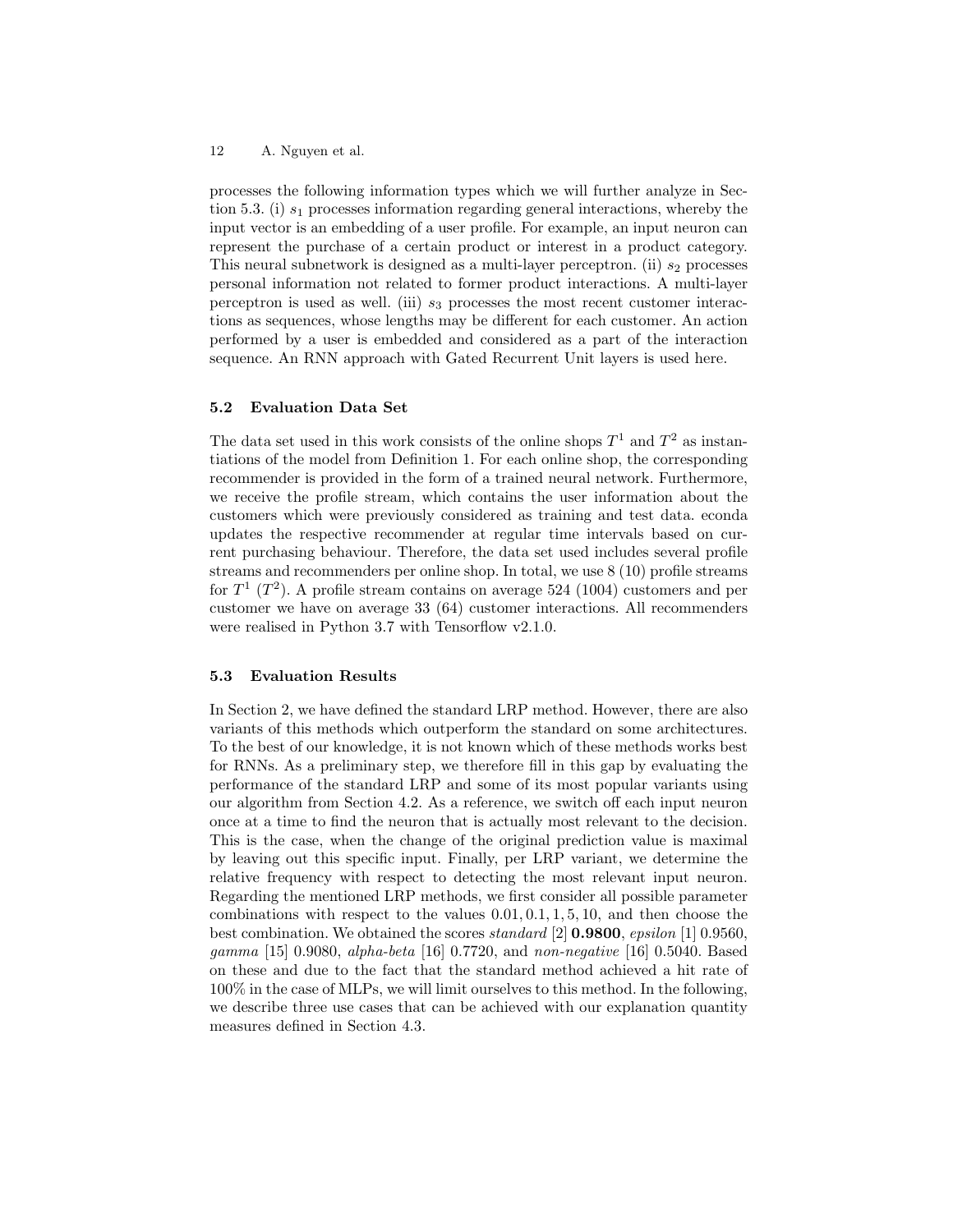

Fig. 5: Two exemplary output layers for shop  $T^1$ . Output vectors of the NN ranked in descending order for customer groups  $C_1$  and  $C_2$  in the upper part including corresponding residual plots after setting the most relevant input neuron to zero in the lower part. The residual of the original top prediction is marked red.

Understanding the Recommendation Quality. To tackle this, we have to examine discrepancies between prediction and input. We found one within the predictions provided by econda for the jewellery shop  $T<sup>1</sup>$  that could not be explained intuitively. Therefore, we apply the measures from Section 4.3 to obtain explanations regarding the recommender's decisions. The upper part of Fig. 5 shows two exemplary output layers of the neural subnetwork  $s_1$ , where  $C_1, C_2 \subset C^1$ are disjoint subsets of customers  $C^1$  of  $T^1$ . The exemplary customers were each randomly selected from 25 customers in  $C_1$  and 29 customers in  $C_2$ , respectively. The output neurons are ranked in descending order regarding their prediction score. It can be seen that the preferred outputs for customers from  $C_1$  are almost indistinguishable. In contrast, the scores for customers from  $C_2$  imply clear top predictions. Considering the lower part of Fig. 5, we plot the residuals after setting the most relevant input neuron to zero to show the discrepancy. For customers from  $C_1$ , the discrepancy between the top prediction and the average prediction score is much smaller than for customers from  $C_2$  because the entire curve hovers quite closely around its average. Thus, the product recommender  $s_1$  of  $T^1$  is apparently not as certain about its decisions because the predictions range over a small interval. Therefore, we consider the top predictions in each case and try to gain new insights into the decision-making of the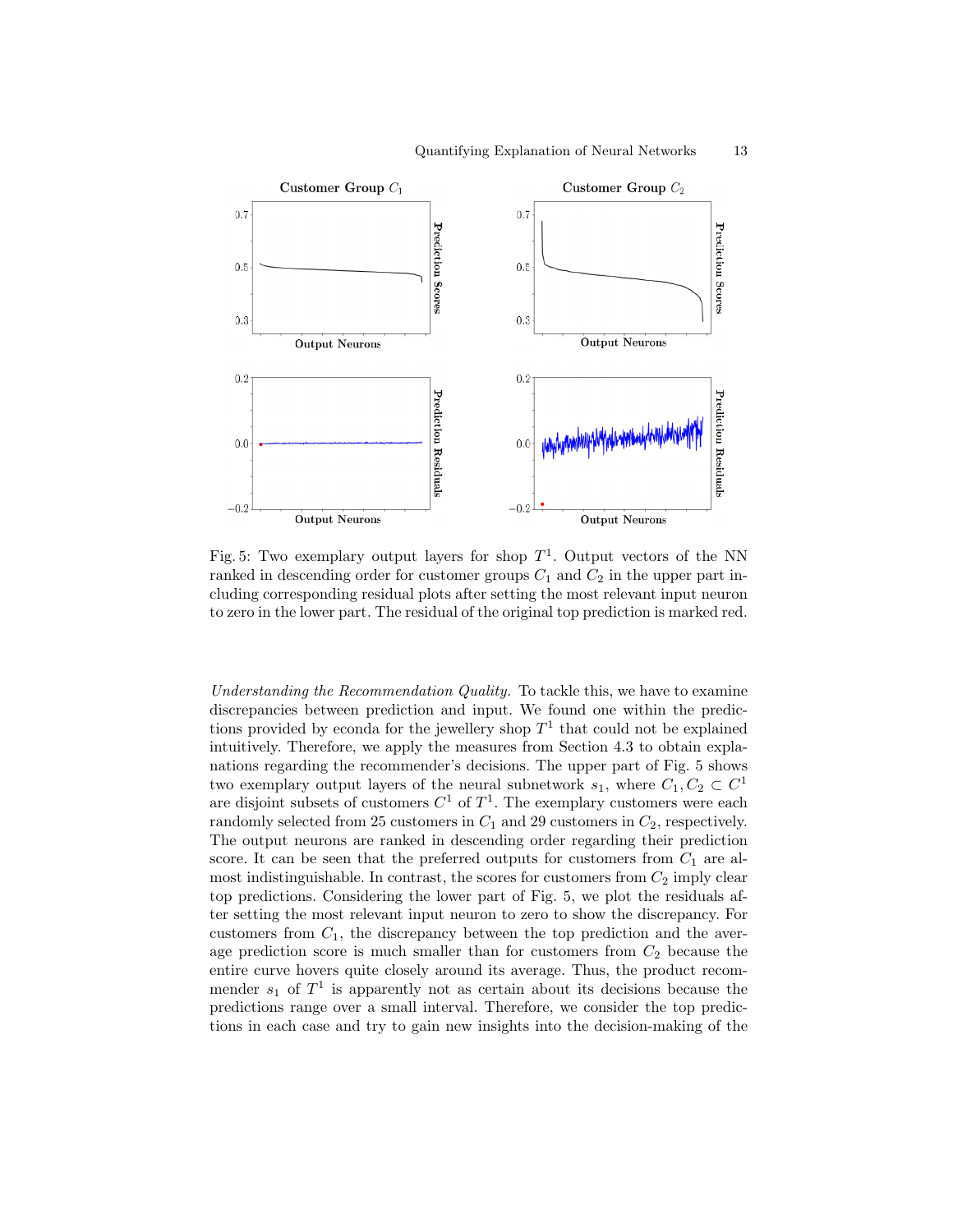14 A. Nguyen et al.

| measure $\backslash$ user               | $C_1$              | $C_2$                   | $C^1$  |
|-----------------------------------------|--------------------|-------------------------|--------|
| $\sigma_{T^1}$ (individuality)   1.2668 |                    | 1.0021                  | 1.1409 |
| $\nu_{T^1}$ (certainty)                 | $\mid 0.7302 \mid$ | 0.9733                  | 0.8804 |
| $\zeta_{T^1}^+$ (diversity)             |                    | 1.5564 143.1009 65.7103 |        |

Table 1: Results of LRP-comparison for recurrent model

neural network via the explanation measures from Section 4.3. Table 1 shows these results including significant differences between  $C_1$  and  $C_2$ :

- (i) Comparing the results of the **individuality measure**  $\sigma_{T^1}$ , we can see that predictions for customers of  $C_1$  depend more on the bias induced by the training data. Predictions for customers of  $C_2$  are almost independent of the bias.
- (ii) Regarding the **certainty measure**  $\nu_{T^1}$ , customers of  $C_1$  have more contradictory input neurons with negative relevance.
- (iii) Since we are interested in the positive influence of input neurons on the overall decision, we consider the **diversity measure**  $\zeta_{T}^+$ . We can see the greatest divergence between customers of the two classes  $C_1$  and  $C_2$ . Regarding the inputs with positive relevance, customers of  $C_2$  have an input with a relevance that is significantly greater than the other relevancies. This means that there are inputs that speak in favour of the decision made which is not the case for customers from  $C_1$ .

All three measures reveal differences between the two customer groups. The diversity measure stands out particularly prominently. The key figures listed here reflect a well explainable prediction of the recommender for customers from  $C_2$ . This means that few input neurons had the strongest influence on the prediction made which is not the case for customers from  $C_1$ . This discrepancy can also be seen very well if we switch off the input with the highest relevance and plot the residuals of the output vectors, see the lower part of Fig. 5. The input with highest relevance is marked red. It has a significantly stronger influence on the prediction for customers from  $C_2$  than  $C_1$ . For the latter, switching off this input causes almost no deviation in the predictions. Using the LRP approach and the explanatory measures, it has thus been possible to establish that the clear predictions for customers from  $C_2$  are quite simple to explain. Namely, these customers have activated input neurons that contribute massively to the prediction made. For the customers from  $C_1$  on the other hand, the decisionmaking is rather based on the entire interaction of the input neurons.

Ideas to Improve the Recommender. A closer look at the most relevant inputs reveals a certain pattern. We have two different types of input neurons: (a) input neurons representing the interaction with a product from  $P^*$  and (b) input neurons representing an interaction with a certain product category. In the latter case, an interaction with a category can only take place via an interaction with a product from the associated category. The activation of the categories occurs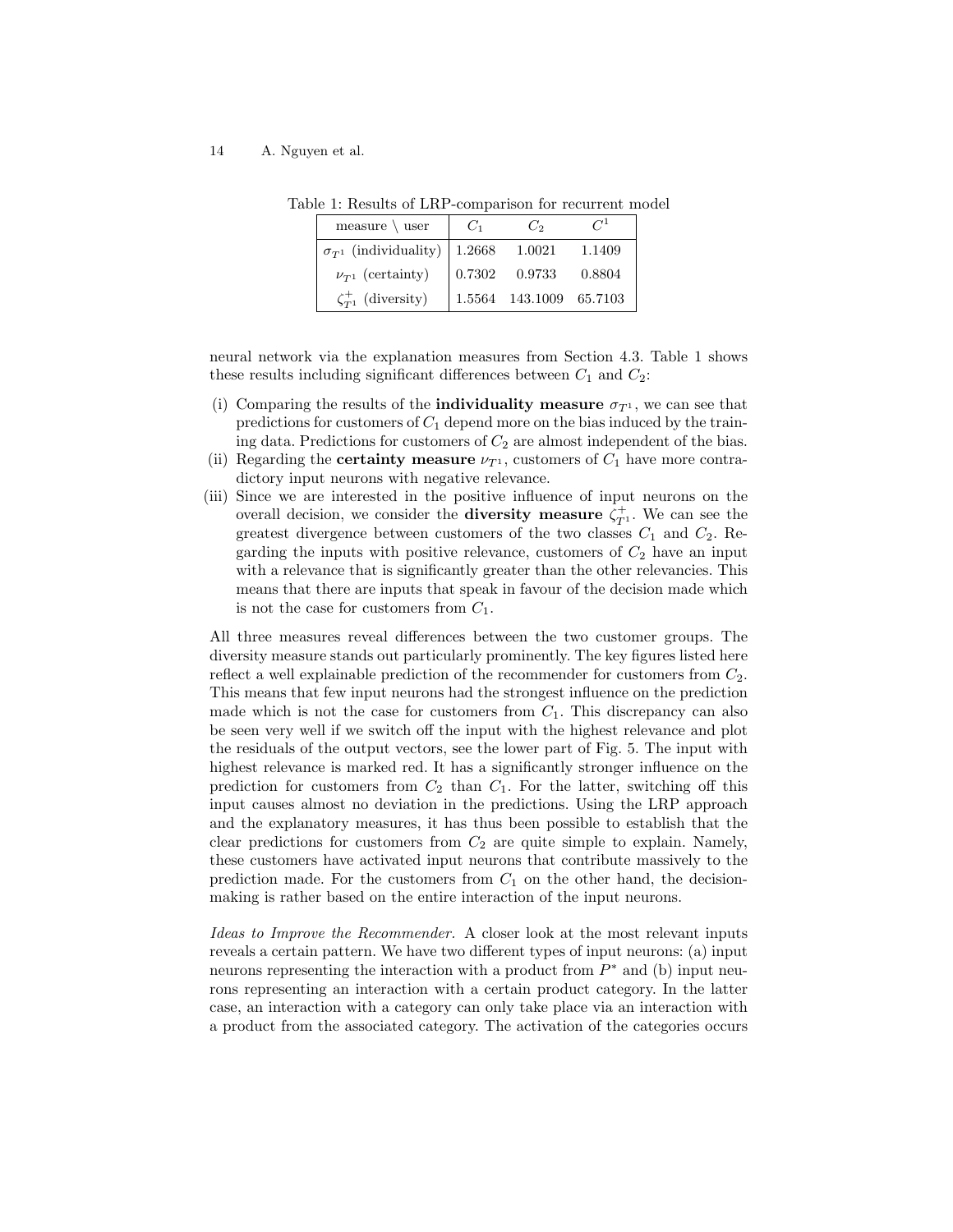for each product interaction, regardless of whether or not it is contained in  $P^*$ . Now, when looking at the input relevancies for customers from  $C_1$  or  $C_2$ , the following is noticeable: Firstly, for customers from  $C_1$  there are no activations of products. The most relevant inputs are therefore categories and the relevancies hardly differ. Secondly, customers from  $C_2$  always have product activations. In these cases, the most relevant input is always a neuron belonging to a product interaction and these relevancies are significantly higher than those of the likewise activated categories. We were thus able to determine that the activation of products as input neurons leads to more unambiguous decision-making. In particular, these represent a better explanatory power as the neural network predicter can identify certain information that significantly influenced the decision made. It would therefore make sense to separate the user information even further and define the products or categories as separate subnetworks. In this way, the decision-making process for user profiles that only contain categories as input neurons could be given a stronger explanatory power.

Understanding the Customer Base. We also performed an evaluation on the interior design shop  $T^2$ . Our diversity measures  $\sigma_{T^2}$  and  $\zeta_{T^2}^+$  revealed that the trained bias and outliers within the positive input relevancies of the neural subnetwork  $s_2$  were particularly relevant for the decisions made. Thus, it was found that buying interest is based on daily trends rather than past interactions. Unfortunately, we cannot explain this in more detail here due to space constraints.

## 6 Conclusion

In this paper, we have presented TransPer, an explanation framework for neural networks used in online shopping.

We used the LRP method to define three explanation measures, namely the individuality measure, used to determine those parts of the input that are particularly relevant for the decision; the certainty measure, which measures how certain the system is about its prediction; and the diversity measure, which measures whether there are clear top predictions. These measures can be defined on complex neural networks which process heterogeneous input data.

We have demonstrated the usefulness of our metrics in three explanation use cases. First, we explained fluctuations in the prediction qualities. Second, TransPer explanations can help find ideas on how to improve the neural network. Third, our explanations can help online shops better understand their customer base. These explanations also play an important role in fulfilling legal requirements such as the ones mandated by GDPR.

## References

1. Ancona, M., Ceolini, E., et al.: Towards better understanding of gradient-based attribution methods for Deep Neural Networks. In: ICLR (2018)